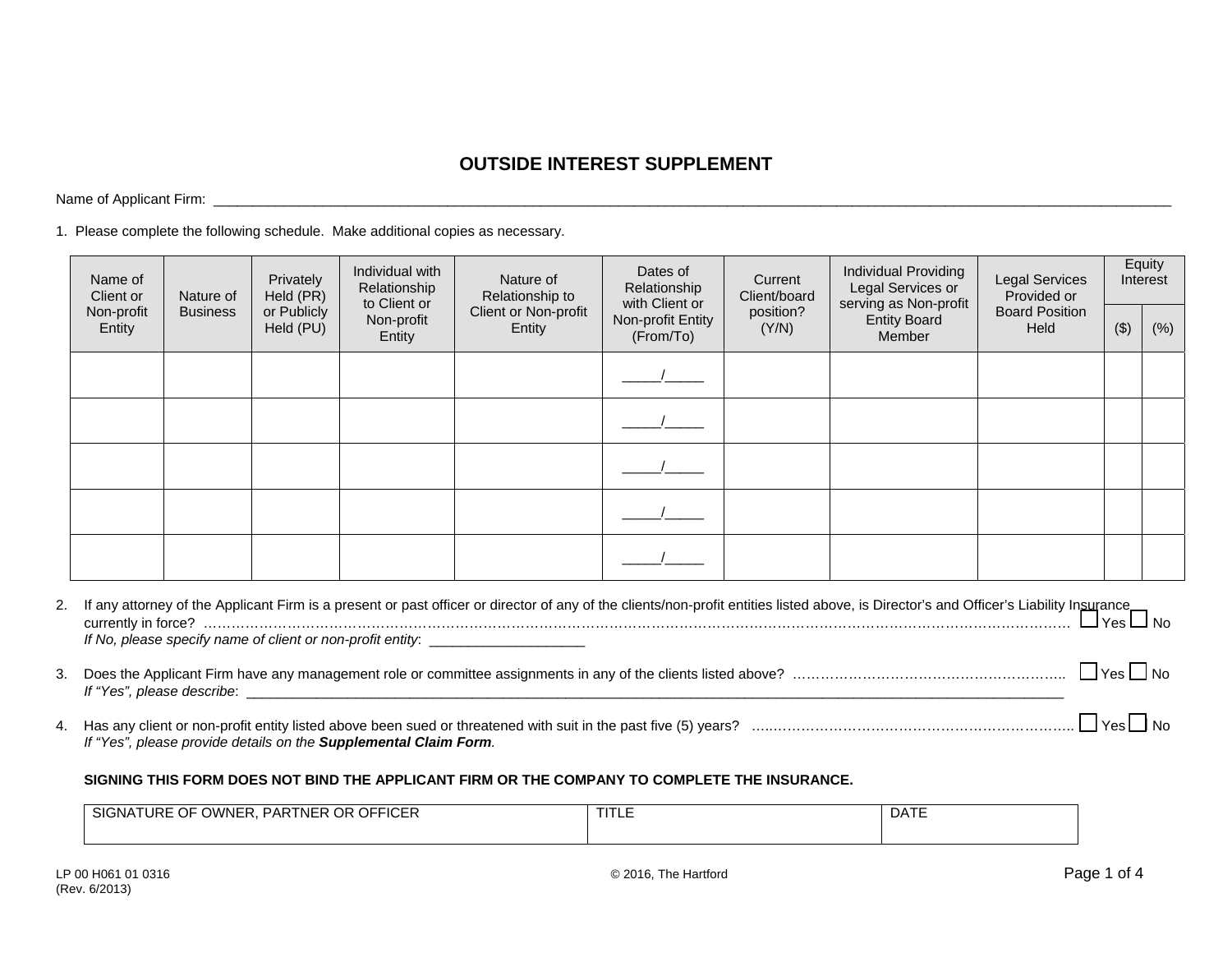**California Notice:** The Hartford may charge a fee if this bond or policy is cancelled before the end of its term. The fee can range between 5% to 100% of the pro rata unearned premium. Please refer to the terms and conditions stated in the policy or bond. This notice does not apply to cancellations initiated by The Hartford.

## **FRAUD WARNING STATEMENTS**

## **ATTENTION ALABAMA, ARKANSAS, DISTRICT OF COLUMBIA, RHODE ISLAND AND WEST VIRGINIA APPLICANTS:**

**ANY PERSON WHO KNOWINGLY PRESENTS A FALSE OR FRAUDULENT CLAIM FOR PAYMENT OF A LOSS OR BENEFIT OR KNOWINGLY PRESENTS FALSE INFORMATION IN AN APPLICATION FOR INSURANCE IS GUILTY OF A CRIME AND MAY BE SUBJECT TO FINES AND CONFINEMENT IN PRISON.** 

**ATTENTION COLORADO APPLICANTS: IT IS UNLAWFUL TO KNOWINGLY PROVIDE FALSE, INCOMPLETE, OR MISLEADING FACTS OR INFORMATION TO AN INSURANCE COMPANY FOR THE PURPOSE OF DEFRAUDING OR ATTEMPTING TO DEFRAUD THE COMPANY. PENALTIES MAY INCLUDE IMPRISONMENT, FINES, DENIAL OF INSURANCE, AND CIVIL DAMAGES. ANY INSURANCE COMPANY OR AGENT OF AN INSURANCE COMPANY WHO KNOWINGLY PROVIDES FALSE, INCOMPLETE, OR MISLEADING FACTS OR INFORMATION TO A POLICY HOLDER OR CLAIMANT FOR THE PURPOSE OF DEFRAUDING OR ATTEMPTING TO DEFRAUD THE POLICY HOLDER OR CLAIMANT WITH REGARD TO A SETTLEMENT OR AWARD PAYABLE FROM INSURANCE PROCEEDS SHALL BE REPORTED TO THE COLORADO DIVISION OF INSURANCE WITHIN THE DEPARTMENT OF REGULATORY AGENCIES.** 

**ATTENTION FLORIDA APPLICANTS: ANY PERSON WHO KNOWINGLY AND WITH INTENT TO INJURE, DEFRAUD OR DECEIVE ANY INSURER FILES A STATEMENT OF CLAIM OR AN APPLICATION CONTAINING ANY FALSE, INCOMPLETE, OR MISLEADING INFORMATION IS GUILTY OF A FELONY OF THE THIRD DEGREE.** 

**ATTENTION KANSAS APPLICANTS: INSURANCE FRAUD IS A CRIMINAL OFFENSE IN KANSAS. A " FRAUDULENT INSURANCE ACT " MEANS AN ACT COMMITTED BY ANY PERSON WHO, KNOWINGLY AND WITH INTENT TO DEFRAUD, PRESENTS, CAUSES TO BE PRESENTED OR PREPARES WITH KNOWLEDGE OR BELIEF THAT IT WILL BE PRESENTED TO OR BY AN INSURER, PURPORTED INSURER, BROKER OR ANY AGENT THEREOF, ANY WRITTEN ELECTRONIC, ELECTRONIC IMPULSE, FACSIMILE, MAGNETIC, ORAL, OR TELEPHONIC COMMUNICATION OR STATEMENT AS PART OF, OR IN SUPPORT OF, AN APPLICATION FOR THE ISSUANCE OF, OR THE RATING OF AN INSURANCE POLICY FOR PERSONAL OR COMMERCIAL INSURANCE, OR A CLAIM FOR PAYMENT OR OTHER BENEFIT PURSUANT TO AN INSURANCE POLICY FOR COMMERCIAL OR PERSONAL INSURANCE WHICH SUCH PERSON KNOWS TO CONTAIN MATERIALLY FALSE INFORMATION CONCERNING ANY FACT MATERIAL THERETO; OR CONCEALS, FOR THE PURPOSE OF MISLEADING, INFORMATION CONCERNING ANY FACT MATERIAL THERETO.** 

**ATTENTION KENTUCKY, OHIO AND PENNSYLVANIA APPLICANTS: ANY PERSON WHO KNOWINGLY AND WITH INTENT TO DEFRAUD ANY INSURANCE COMPANY OR OTHER PERSON FILES AN APPLICATION FOR INSURANCE OR STATEMENT OF CLAIM CONTAINING ANY MATERIALLY FALSE INFORMATION OR CONCEALS FOR THE PURPOSE OF MISLEADING, INFORMATION CONCERNING ANY FACT MATERIAL THERETO COMMITS A FRAUDULENT INSURANCE ACT, WHICH IS A CRIME AND SUBJECTS SUCH PERSON TO CRIMINAL AND CIVIL PENALTIES.** 

**ATTENTION LOUISIANA, MAINE, TENNESSEE, VIRGINIA AND WASHINGTON APPLICANTS: IT IS A CRIME TO KNOWINGLY PROVIDE FALSE, INCOMPLETE OR MISLEADING INFORMATION TO AN INSURANCE COMPANY FOR THE PURPOSE OF DEFRAUDING THE COMPANY. PENALTIES MAY INCLUDE IMPRISONMENT, FINES OR A DENIAL OF INSURANCE BENEFITS.**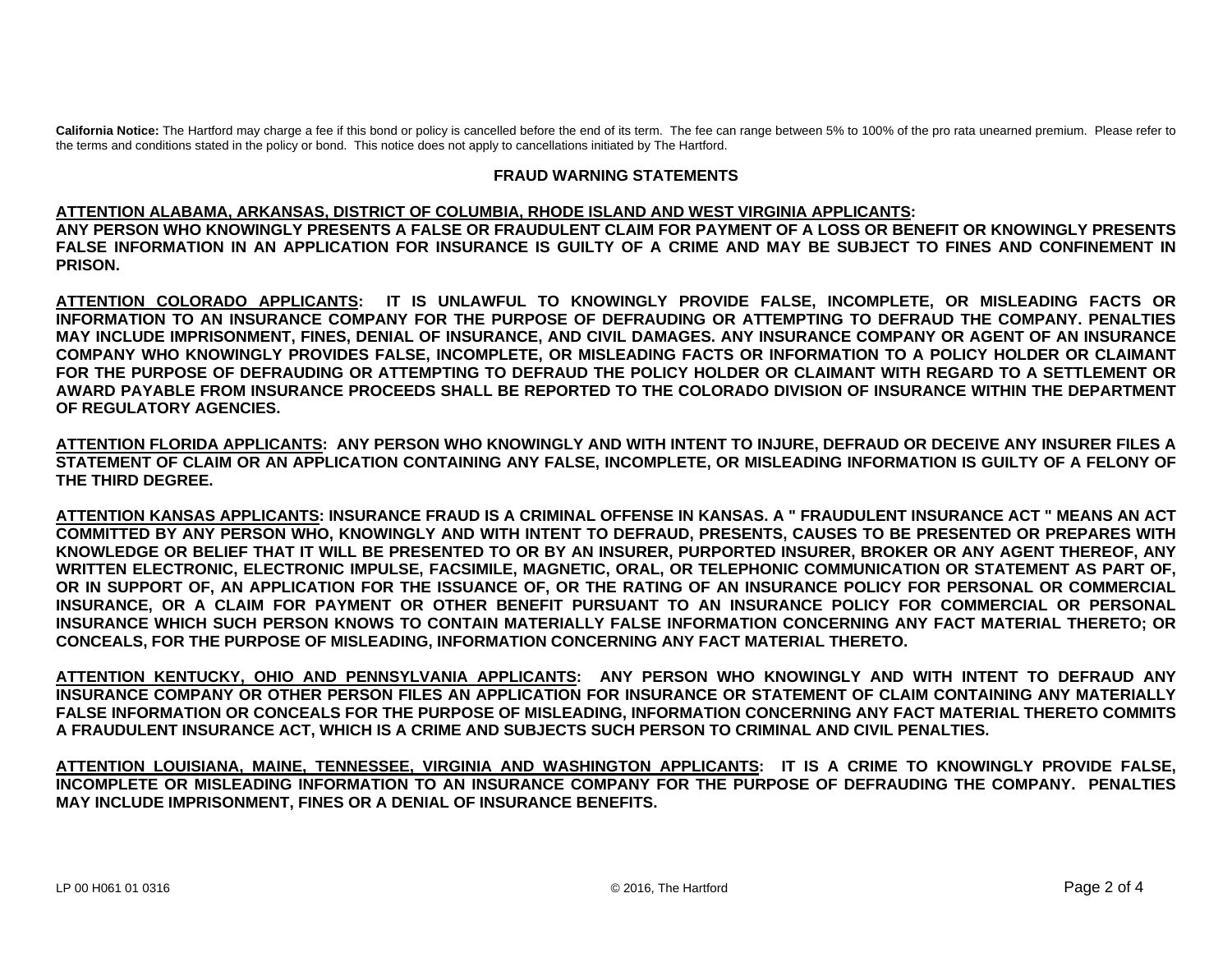**ATTENTION NEW MEXICO APPLICANTS: ANY PERSON WHO KNOWINGLY PRESENTS A FALSE OR FRAUDULENT CLAIM FOR PAYMENT OF A LOSS OR BENEFIT OR KNOWINGLY PRESENTS FALSE INFORMATION IN AN APPLICATION FOR INSURANCE IS GUILTY OF A CRIME AND MAY BE SUBJECT TO CIVIL FINES AND CRIMINAL PENALTIES.** 

**ATTENTION NEW HAMPSHIRE AND NEW JERSEY APPLICANTS: ANY PERSON WHO INCLUDES ANY FALSE OR MISLEADING INFORMATION TO THE BEST OF HER/HIS KNOWLEDGE ON AN APPLICATION FOR AN INSURANCE POLICY IS SUBJECT TO CRIMINAL AND CIVIL PENALTIES.** 

**ATTENTION MARYLAND APPLICANTS: ANY PERSON WHO KNOWINGLY OR WILLFULLY PRESENTS A FALSE OR FRAUDULENT CLAIM FOR PAYMENT OF A LOSS OR BENEFIT OR KNOWINGLY OR WILLFULLY PRESENTS FALSE INFORMATION IN AN APPLICATION FOR INSURANCE IS GUILTY OF A CRIME AND MAY BE SUBJECT TO FINES AND CONFINEMENT IN PRISON. WHERE APPLICABLE, AN INSURER MAY CANCEL A BINDER OR POLICY OR RECALCULATE THE PREMIUM FROM THE EFFECTIVE DATE OF THE POLICY DURING THE UNDERWRITING PERIOD.** 

**ATTENTION OKLAHOMA APPLICANTS: WARNING, ANY PERSON WHO KNOWINGLY, AND WITH INTENT TO INJURE, DEFRAUD OR DECEIVE ANY INSURER, MAKES ANY CLAIM FOR THE PROCEEDS OF AN INSURANCE POLICY CONTAINING ANY FALSE, INCOMPLETE OR MISLEADING INFORMATION IS GUILTY OF A FELONY.** 

**ATTENTION OREGON APPLICANTS: ANY PERSON WHO KNOWINGLY AND WITH INTENT TO DEFRAUD OR SOLICIT ANOTHER TO DEFRAUD AN INSURER: (1) BY SUBMITTING AN APPLICATION OR; (2) FILING A CLAIM CONTAINING A FALSE STATEMENT AS TO ANY MATERIAL FACT MAY BE VIOLATING STATE LAW.** 

**ATTENTION NEW YORK APPLICANTS: ANY PERSON WHO KNOWINGLY AND WITH INTENT TO DEFRAUD ANY INSURANCE COMPANY OR OTHER PERSON FILES AN APPLICATION FOR INSURANCE OR STATEMENT OF CLAIM CONTAINING ANY MATERIALLY FALSE INFORMATION, OR CONCEALS FOR THE PURPOSE OF MISLEADING, INFORMATION CONCERNING ANY FACT MATERIAL THERETO, COMMITS A FRAUDULENT INSURANCE ACT, WHICH IS A CRIME, AND SHALL ALSO BE SUBJECT TO A CIVIL PENALTY NOT TO EXCEED FIVE THOUSAND DOLLARS AND THE STATED VALUE OF THE CLAIM FOR EACH SUCH VIOLATION.** 

**The Applicant represents that the information furnished in this application is complete, true and correct. Any intentional misrepresentation, omission, concealment or incorrect statement of a material fact, in this application or otherwise, shall be grounds for the rescission of any bond issued in reliance upon such information.** 

**\*APPLIES TO GEORGIA, VIRGINIA, MAINE & MARYLAND APPLICANTS ONLY: The Applicant represents that the information furnished in this application is complete, true and correct. It is further agreed that if the above described declarations and statements are not true, accurate and complete, and are deemed material to the issuance of this Policy, any claim arising from any matter not truthfully, accurately or completely disclosed, or disclosed at all, shall be excluded from coverage.** 

**\*APPLIES TO NEW HAMPSHIRE APPLICANTS ONLY: The Applicant's representative hereby represents that the information furnished in this application is true, accurate and complete to the best of his/her knowledge. It is further agreed that if any of the above described information is not true, accurate and complete, and is deemed material to the issuance of this Policy, then any claim arising from any matter not truthfully, accurately or completely disclosed shall be excluded from coverage.**